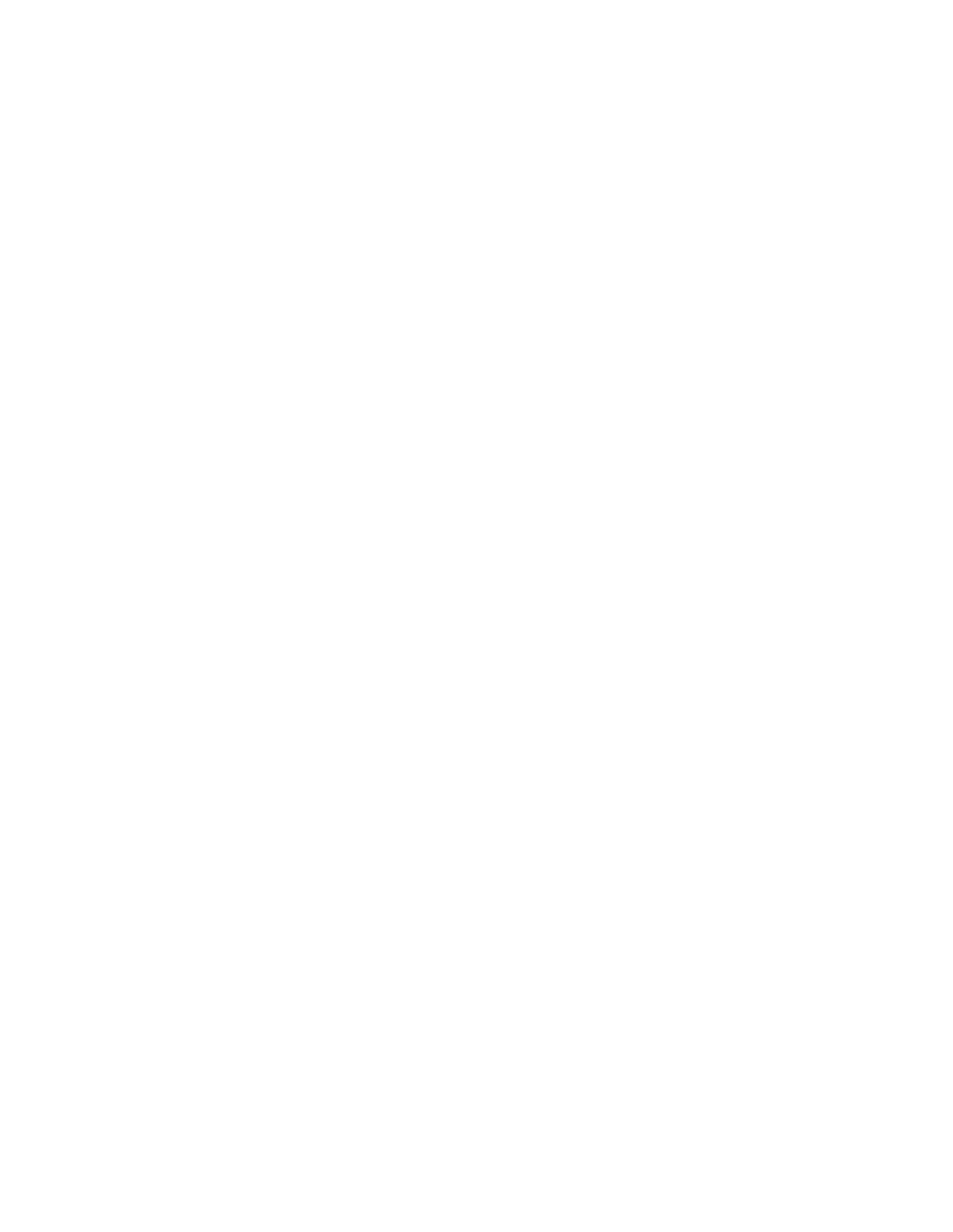TERM CONTRACTS **DEBB** NONRENEWAL (EXHIBIT)

# <span id="page-2-0"></span>**Exhibit A—Notice of Proposed Term Contract Nonrenewal**

Date of notice:

Employee name:

On \_\_\_\_\_\_\_\_\_\_\_\_\_\_\_\_\_\_\_\_\_\_\_\_\_\_\_\_\_\_\_\_\_\_\_ *(date of meeting)*, the Board voted to propose nonrenewal of your employment contract for the following reasons:

> [List all applicable reasons from DFBB(LOCAL). Attach an additional sheet of paper if necessary.]

\_\_\_\_\_\_\_\_\_\_\_\_\_\_\_\_\_\_\_\_\_\_\_\_\_\_\_\_\_\_\_\_\_\_\_\_\_\_\_\_\_\_\_\_\_\_\_\_\_\_\_\_\_\_\_\_\_\_\_\_\_\_\_

\_\_\_\_\_\_\_\_\_\_\_\_\_\_\_\_\_\_\_\_\_\_\_\_\_\_\_\_\_\_\_\_\_\_\_\_\_\_\_\_\_\_\_\_\_\_\_\_\_\_\_\_\_\_\_\_\_\_\_\_\_\_\_

\_\_\_\_\_\_\_\_\_\_\_\_\_\_\_\_\_\_\_\_\_\_\_\_\_\_\_\_\_\_\_\_\_\_\_\_\_\_\_\_\_\_\_\_\_\_\_\_\_\_\_\_\_\_\_\_\_\_\_\_\_\_\_

Attached is a copy of the District's DFBB(LOCAL) policy regarding nonrenewal of term contracts.

To request a hearing on the Board's proposed nonrenewal of your employment contract, you must submit a written request to the Board not later than the 15th day after the date you receive this notice. The hearing will be conducted by the Board.

If you do not request a hearing within 15 days of receiving this notice, the Board will vote to nonrenew your contract.

Please direct questions regarding the proposed nonrenewal of your contract to the Superintendent.

**Signature** 

Printed name

Title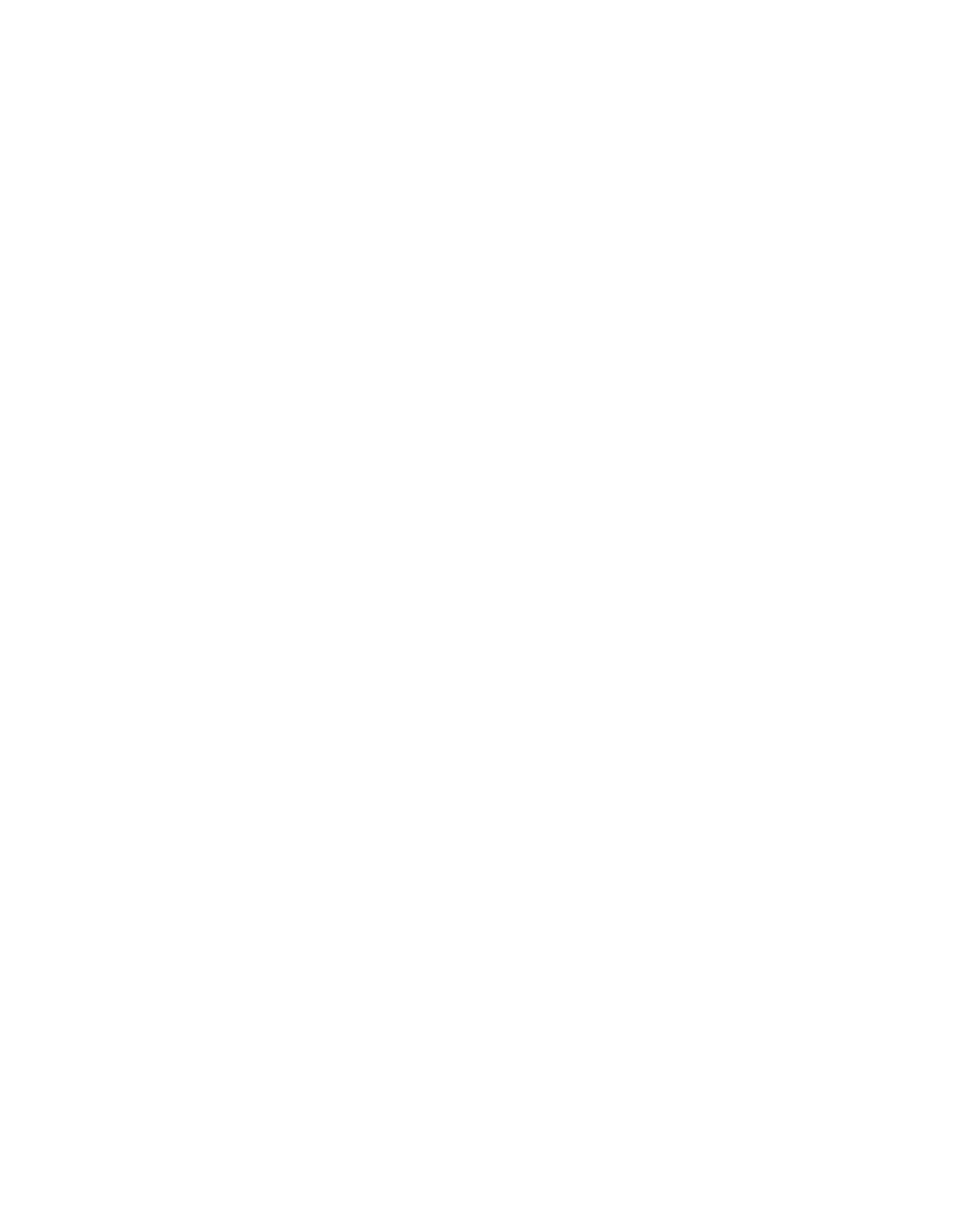TERM CONTRACTS **DEBB** NONRENEWAL (EXHIBIT)

## **Exhibit B—Documentation of Delivery: Notice of Proposed Nonrenewal**

<span id="page-4-0"></span>(For office use only. This document to be retained in the employee's personnel file.)

Employee name: with the contract of the contract of the contract of the contract of the contract of the contract of the contract of the contract of the contract of the contract of the contract of the contract of the contra

(Notice must be delivered personally by hand delivery to the employee on the campus at which the employee is employed.)

### **Hand delivery:**

Completed: \_\_\_\_\_\_ Attempted: \_\_\_\_\_\_\_ *(check only one)*

Date: example and the By: the By: the example of the example of the example of the example of the example of the example of the example of the example of the example of the example of the example of the example of the exam

(If the employee is not present on the campus on the date that hand delivery is attempted, the notice must be mailed by prepaid certified mail or delivered by express delivery service to the employee's address of record with the District.)

#### **Mail or delivery service:**

Sent by: Certified mail \_\_\_\_\_ Express delivery service \_\_\_\_\_ *(check only one)*

Employee's address of record:

Date: \_\_\_\_\_\_\_\_\_\_\_\_\_\_\_\_\_\_\_\_\_\_\_\_\_\_ By: \_\_\_\_\_\_\_\_\_\_\_\_\_\_\_\_\_\_\_\_\_\_\_\_\_\_\_\_\_\_\_\_ *(name)*